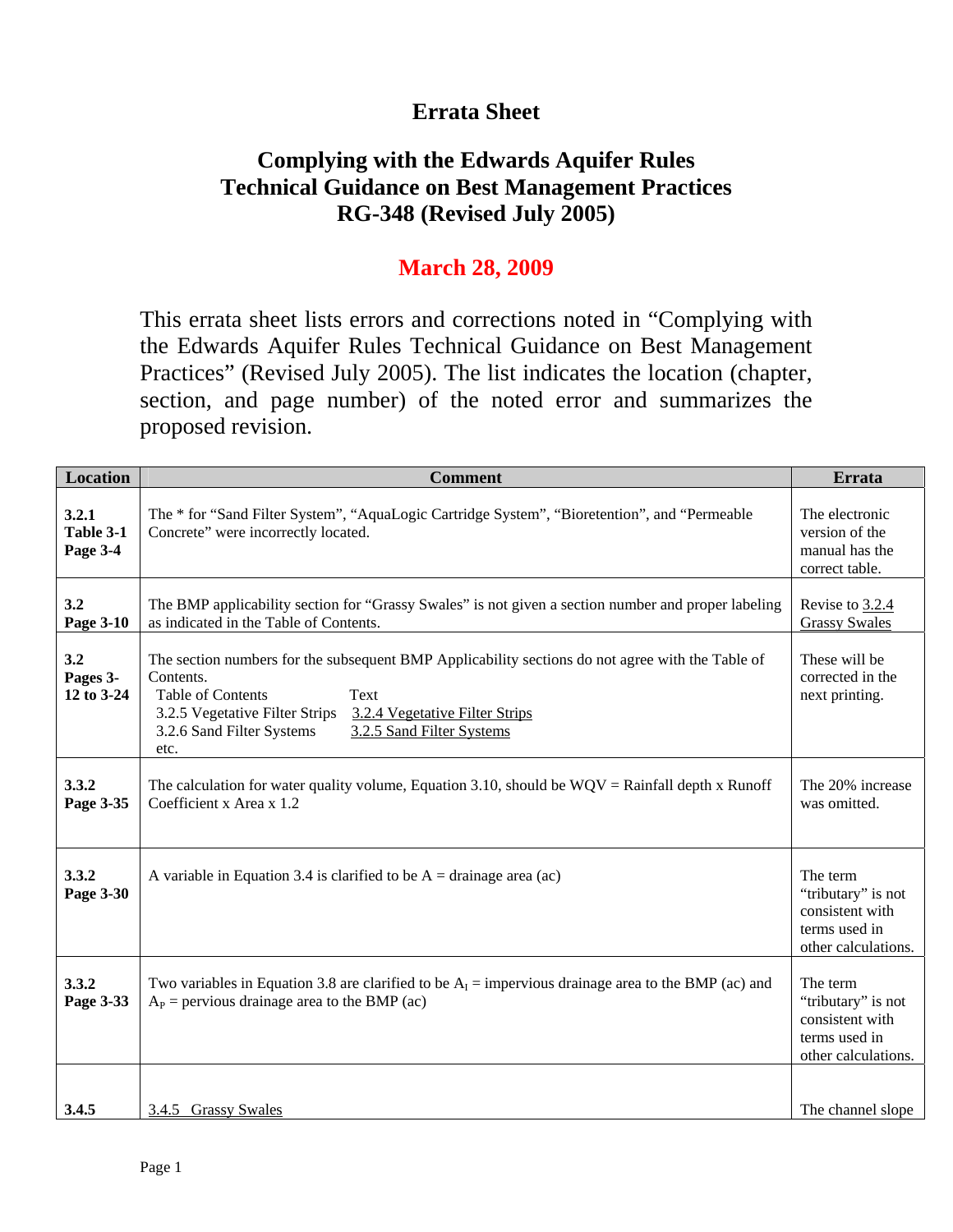| Pages<br>3.52 &<br>3.53 | $2.5\%$ ."<br>and should be no steeper than 2.5%."                                                                                            |                    |        | On Page 3-52, the manual states that the "channel slope should be at least 0.5% and no greater than<br>On Page 3-53, the manual states that the "channel slope for a grassy swale is specified as at least 1%                                                                                                                                                                                                                                                                                                                                                                                                                                                                                                                                                                                                                                                                                                                | should be<br>2.5%. | for a grassy swale<br>specified as at<br>least 0.5% and<br>no greater than    |
|-------------------------|-----------------------------------------------------------------------------------------------------------------------------------------------|--------------------|--------|------------------------------------------------------------------------------------------------------------------------------------------------------------------------------------------------------------------------------------------------------------------------------------------------------------------------------------------------------------------------------------------------------------------------------------------------------------------------------------------------------------------------------------------------------------------------------------------------------------------------------------------------------------------------------------------------------------------------------------------------------------------------------------------------------------------------------------------------------------------------------------------------------------------------------|--------------------|-------------------------------------------------------------------------------|
| 3.4.7<br>Page 3-59      | sedimentation and filtrations in a single basin.                                                                                              |                    |        | The calculations for A <sub>f</sub> should be, A <sub>f</sub> = Capture Volume / 18 for sand filters with a separate<br>sedimentation basin and $A_f$ = Capture Volume / 10 for sand filters facilities that combine                                                                                                                                                                                                                                                                                                                                                                                                                                                                                                                                                                                                                                                                                                         | of the pond.       | The area of the<br>filtration basin<br>must be sized for<br>the entire volume |
| 3.4.2<br>Page 3-38      | 3.4.2 Basin Lining Requirements<br>in Table 3-6 and have a minimum thickness of 12 inches.<br>Table 3-6 Clay Liner Specifications (COA, 2004) |                    |        | Impermeable liners should be used for water quality basins (retention, extended detention, sand<br>filters, wet ponds and constructed wetlands) located over the recharge zone and in areas with the<br>potential for groundwater contamination. Impermeable liners may be compacted clay, geosynthetic<br>clay liners (GCLs), concrete or geomembrane. Compacted clay liners should meet the specifications                                                                                                                                                                                                                                                                                                                                                                                                                                                                                                                 |                    |                                                                               |
|                         | <b>Property</b>                                                                                                                               | <b>Test Method</b> | Unit   | Specification                                                                                                                                                                                                                                                                                                                                                                                                                                                                                                                                                                                                                                                                                                                                                                                                                                                                                                                |                    |                                                                               |
|                         | Permeability                                                                                                                                  | ASTM D-2434        | cm/sec | $1 \times 10^{-6}$                                                                                                                                                                                                                                                                                                                                                                                                                                                                                                                                                                                                                                                                                                                                                                                                                                                                                                           |                    |                                                                               |
|                         | Plasticity Index of                                                                                                                           | ASTM D-423 & D-    | $\%$   | Not less than 15                                                                                                                                                                                                                                                                                                                                                                                                                                                                                                                                                                                                                                                                                                                                                                                                                                                                                                             |                    |                                                                               |
|                         | Clay                                                                                                                                          | 424                |        |                                                                                                                                                                                                                                                                                                                                                                                                                                                                                                                                                                                                                                                                                                                                                                                                                                                                                                                              |                    |                                                                               |
|                         | Liquid Limit of Clay                                                                                                                          | ASTM D-2216        | %      | Not less than 30                                                                                                                                                                                                                                                                                                                                                                                                                                                                                                                                                                                                                                                                                                                                                                                                                                                                                                             |                    |                                                                               |
|                         | <b>Clay Particles</b><br>Passing                                                                                                              | ASTM D-422         | $\%$   | Not less than 30                                                                                                                                                                                                                                                                                                                                                                                                                                                                                                                                                                                                                                                                                                                                                                                                                                                                                                             |                    |                                                                               |
|                         | Clay Compaction                                                                                                                               | ASTM D-2216        | $\%$   | 95% of Standard Proctor Density                                                                                                                                                                                                                                                                                                                                                                                                                                                                                                                                                                                                                                                                                                                                                                                                                                                                                              |                    |                                                                               |
|                         | minimum of 12 inches of soil cover is recommended.<br>Table 3-7 Geotextile Fabric Specifications (COA, 2004)                                  |                    |        | Geosynthetic clay liners (GCLs) are factory manufactured hydraulic barriers typically consisting of<br>bentonite clay or other very low permeability material, supported by geotextiles and/or<br>geomembranes which are held together by needling, stitching, or chemical adhesives. These liners<br>must have a hydraulic conductivity of less than $5 \times 10^{-9}$ cm/sec, when tested by ASTM D5887. A<br>If a geomembrane liner is used it should have a minimum thickness of 30 mils and be ultraviolet<br>resistant. Suitable geotextile fabric should be placed on the top and bottom of the membrane for<br>puncture protection and the liners covered with a minimum of 6 inches of compacted topsoil. The<br>geotextile fabric (for protection of geomembrane) should be nonwoven geotextile fabric and meet the<br>specifications in Table 3-7. The topsoil should be stabilized with appropriate vegetation. |                    |                                                                               |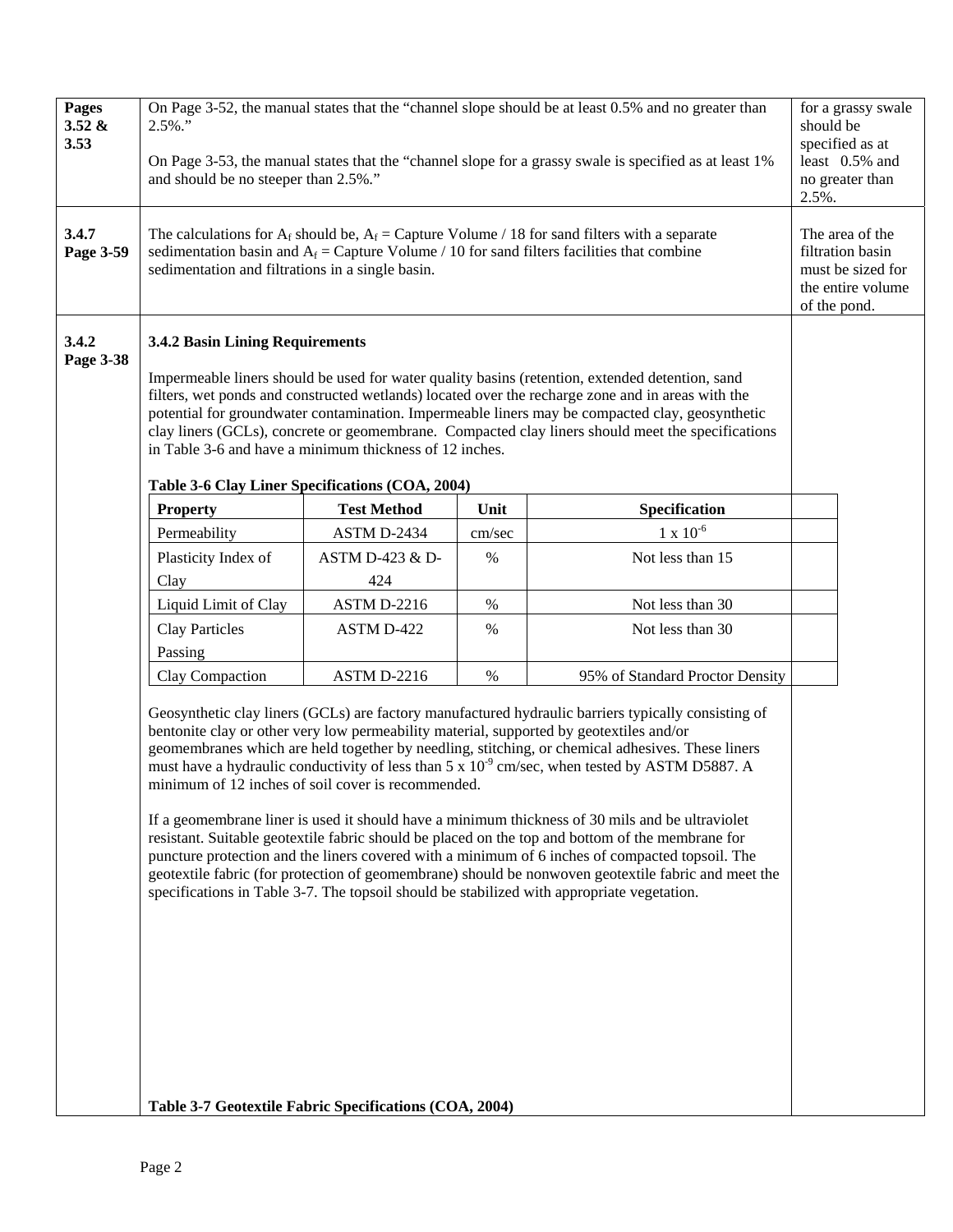| <b>Property</b>          | <b>Test Method</b>       | Unit           | <b>Specification</b> (min) |
|--------------------------|--------------------------|----------------|----------------------------|
| Unit Weight              | $ASTM D-5261$            | $oz/yd^2$      |                            |
| <b>Filtration Rate</b>   | <b>ASTM D-4491</b>       | cm/sec         | 0.20                       |
| <b>Puncture Strength</b> | <b>ASTM D-4833</b>       | <sup>1</sup> b | 125                        |
| Mullen Burst Strength    | ASTM D-3786              | psi            | 400                        |
| Tensile Strength         | $ASTM D-4632$            | <sup>1</sup>   | 200                        |
| Equiv. Opening Size      | <b>US Standard Sieve</b> | No.            | 80                         |

Installation methods for GCLs and geomembrane liners vary according to the site requirements. Figure 3-14 shows a typical installation on an earthen slope with the top of the liner keyed in above the maximum water level of the basin. Figure 3-15 presents an example of geomembrane liner attached to the exterior of a concrete or rock wall. The "liquid membrane" shown in the figure is a hot fluid-applied, rubberized asphalt typically used for waterproofing and roofing applications, such as Hydrotech 6125 or equivalent.

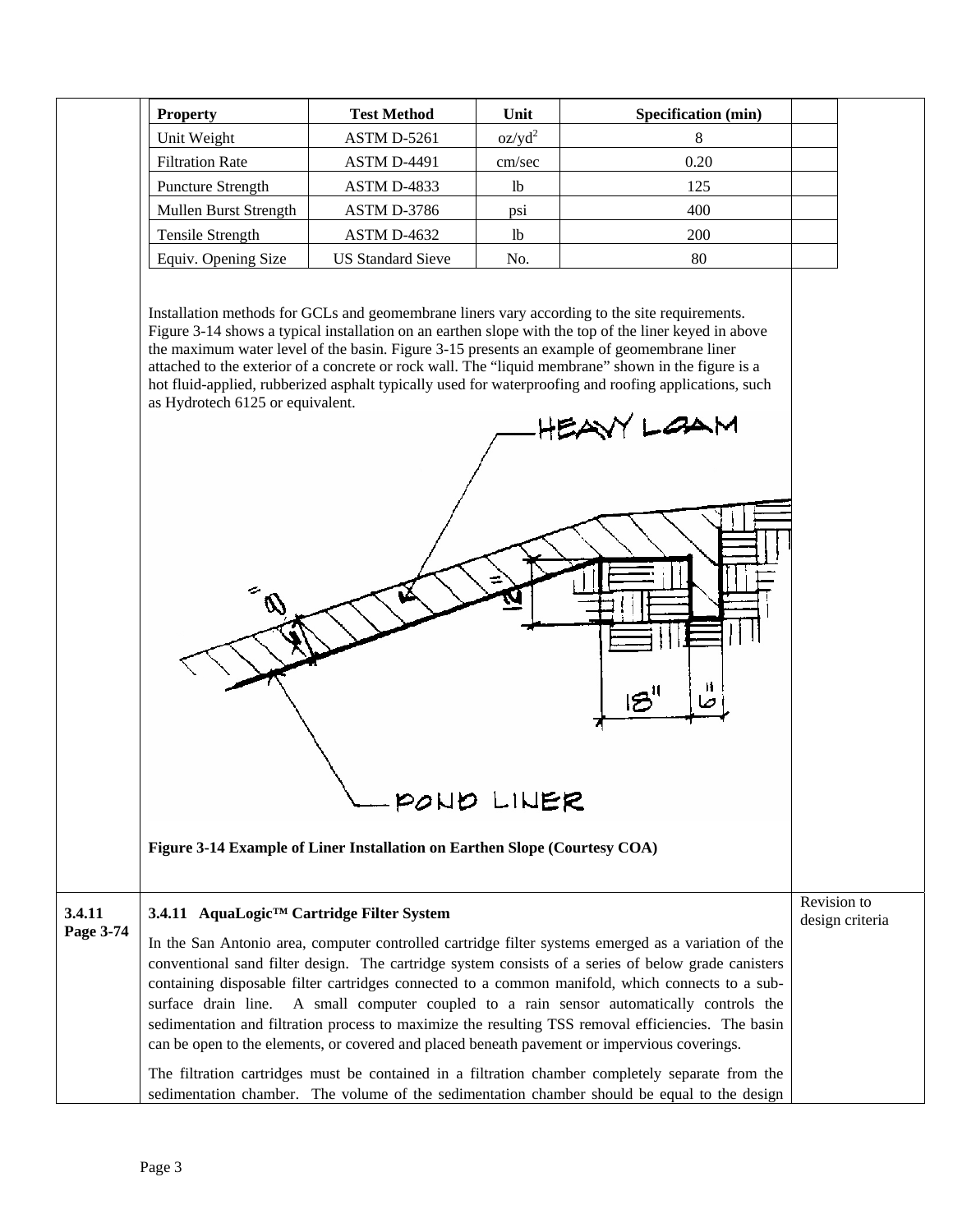capture volume. The small computer controls flow between the chambers by opening and closing a bladder valve at programmable intervals; timed to release the capture volume from the sedimentation to the filtration chamber after sufficient sedimentation so that drainage of the total basin occurs within 72 hours.

The following sections guide design of the basin. If the designer experiences difficulty meeting these requirements for a particular basin, please contact SWAF, Inc. dba AquaLogic™ of San Antonio, Texas, for assistance in custom designing a basin which will satisfy the needs of the property owner, provide economical construction, and meet the requirements of the AquaLogic™ system. Based on the configuration of the individual basin, on a case by case basis, modifications to the basin dimensions contained in the Design Criteria presented below can be made with prior written approval of the AquaLogic system manufacture, SWAF, Inc. (www.aqualogic-usa.com).

#### Design Criteria

- (1) *Capture Volume* The volume of sedimentation chambers shall be increased by a factor of 20 % to accommodate reductions in the available storage volume due to deposition of solids in the time between full-scale maintenance activities.
- (2) *Basin Geometry The AquaLogic*<sup>TM</sup> basin is made up of separate sedimentation and filtration chambers. The sedimentation chamber can be concrete or earthen lined. The filtration chamber shall be concrete lined. Except for the minimum basin dimensions presented herein, the shape of the sedimentation and filtration chambers are arbitrary and may be aesthetically incorporated into the overall project design.

 The water depth in the sedimentation chamber when full shall be at least 2 feet and no greater than 10 feet. The floor of the sedimentation chamber shall be sloped  $(1\% \text{ nominal})$  to collect and drain to through-wall pipe $(s)$ , which will direct inflow to the filter chamber. The sub-floor elevation of the filtration chamber shall be a minimum of 42 inches below the lowest finished floor elevation of the sedimentation chamber. The minimum horizontal area needed for the filtration chamber is dependent on the space requirements to accommodate the number of filter canisters required to treat the design capture volume (see Design Sheet No. 1).

The AquaLogic™ filtration system can be constructed underground, thus accommodating additional ground surface pavement area. If constructed underground, a minimum level of ventilation and light is required for personnel safety. For cleaning and maintenance, the sedimentation chamber must have a minimum floor to ceiling clearance of 78 inches; and grated access with minimum dimensions of 36 by 48 inches, sectioned so each section does not exceed 75 pounds in weight. This access shall be located in landscape areas, concrete islands, or out of paths of vehicular traffic; and located directly above an OSHA compliant access ladder. Sedimentation chambers greater than 600 sq-ft in plan area shall have an additional grated opening for each additional 600 sq-ft of plan area, or portion thereof; and positioned to facilitate air flow across the sedimentation chamber. The additional opening(s) shall have minimum dimensions of 24 by 36 inches, sectioned so each section does not exceed 100 pounds in weight.

 If constructed underground, the filtration chamber must have grated access with minimum dimensions of 24 by 36 inches, sectioned so each section does not exceed 75 pounds in weight. This access shall be locating in landscape areas, concrete islands, or out of paths of vehicular traffic; and located directly above an OSHA compliant access ladder. Filtration chambers greater than 600 sq-ft in plan area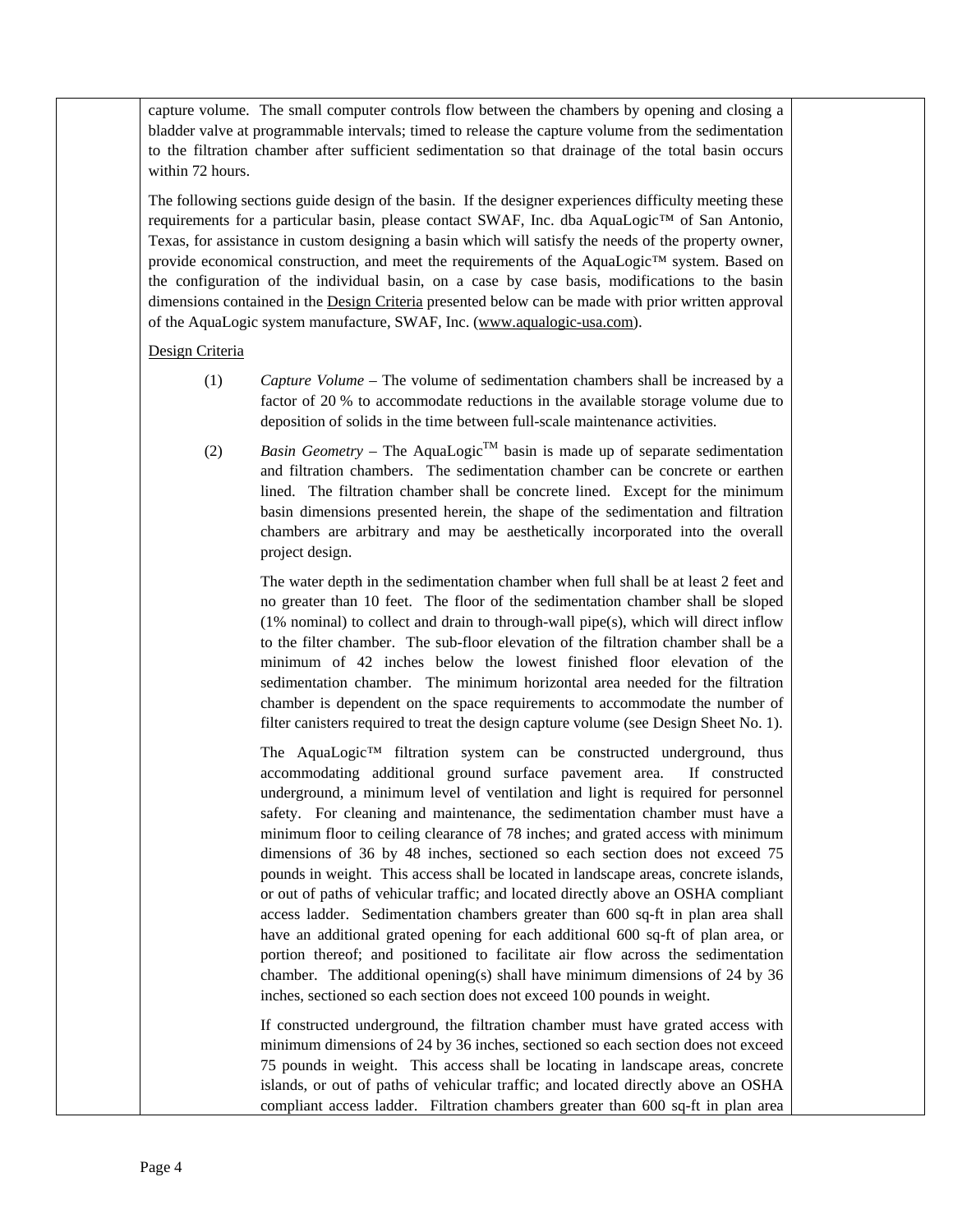shall have additional grated openings for each additional 600 sq-ft of plan area, or portion thereof; and positioned to facilitate air flow across the filtration chamber. The additional opening(s) shall have minimum dimensions of 24 by 24 inches.

 The required number of filter canisters (FCs) to treat the water quality volume can be found from the following formula:

$$
FCs = WQV x 7.48 x 0.000293 x 1.05
$$

Where:

 FCs = Number of Filter Canisters (Including a 5 % Reserve) WQV = Water Quality Volume in Cubic Feet

- (3) *Cartridge Configuration –* The filter cartridge is contained in a slotted PVC housing which keeps the cartridge ends sealed such that all flow must pass through the entry slots, then the media prior to discharge via the inner core tube of the cartridge. The complete length of the filter cartridge housing is wrapped in a geotextile fabric conforming to the specifications described in Section 3.4.2. Each filter canister shall be approximately equally spaced with the available filtration area and should be connected to a 4 inch Scheduled 40 PVC underdrain piping system. A diagram illustrating the standard filter cartridge configuration is presented on Deign Sheet No. 1.
- (4) *Media Properties* The media used for filtration should have a mean filtration rating (average pore size) of 10 microns or as needed to achieve 90 % removal efficiency for TSS, as rated by the media manufacturer. The media cartridges shall be of the type distributed by SWAF, Inc. (www.aqualogic-usa.com) of San Antonio, Texas, or equivalent. The media shall be pleated polyester wrapped around a central core and have semi-flexible molded end caps configured to match the canister sealing rings to restrict bypass around the cartridge ends; and shall be 2.75 inch (outside diameter) by 29.25 inches in length.
- (5) *Underdrain Pipe Configuration* The underdrain piping (manifold) provides a point of connection for the required number of filter canisters and carries the filtered outflow to a single point of discharge (pond outfall); and is custom prefabricated and installed by SWAF, Inc. All underdrain piping shall be Schedule 40 PVC with solvent weld joints; and shall consist of a main collector pipe with minimum diameter of 4 inches and standard female threaded adapters at each point of filter canister connections. Foam block-outs will be placed in the female threaded adapters until time of installation of the filter canisters. The manifold shall be anchored in a minimum 12 inch layer of waterproof grout finished flush with the top of the provided foam block-outs, and shaped to prevent ponding. The manifold must be grouted immediately after installation to prevent damage to the manifold assembly. See Design Sheet No. 1 for schematic representing a standard underdrain piping profile.

The filtration chamber area  $(RIA<sub>F</sub>)$  must take into account sufficient room to place the upright filter canisters and room to access the individual canisters. The manifold system allows versatility in the design dimensions of the filter chamber. A manifold row is made up of sections consisting of two filter canister connections per section, with a maximum of 25 sections per row. The minimum filter chamber length is 3 ft-7 in., which includes 3 sections (6 filter canisters). Provide 9 inches to length of the filter chamber per each additional section of manifold. The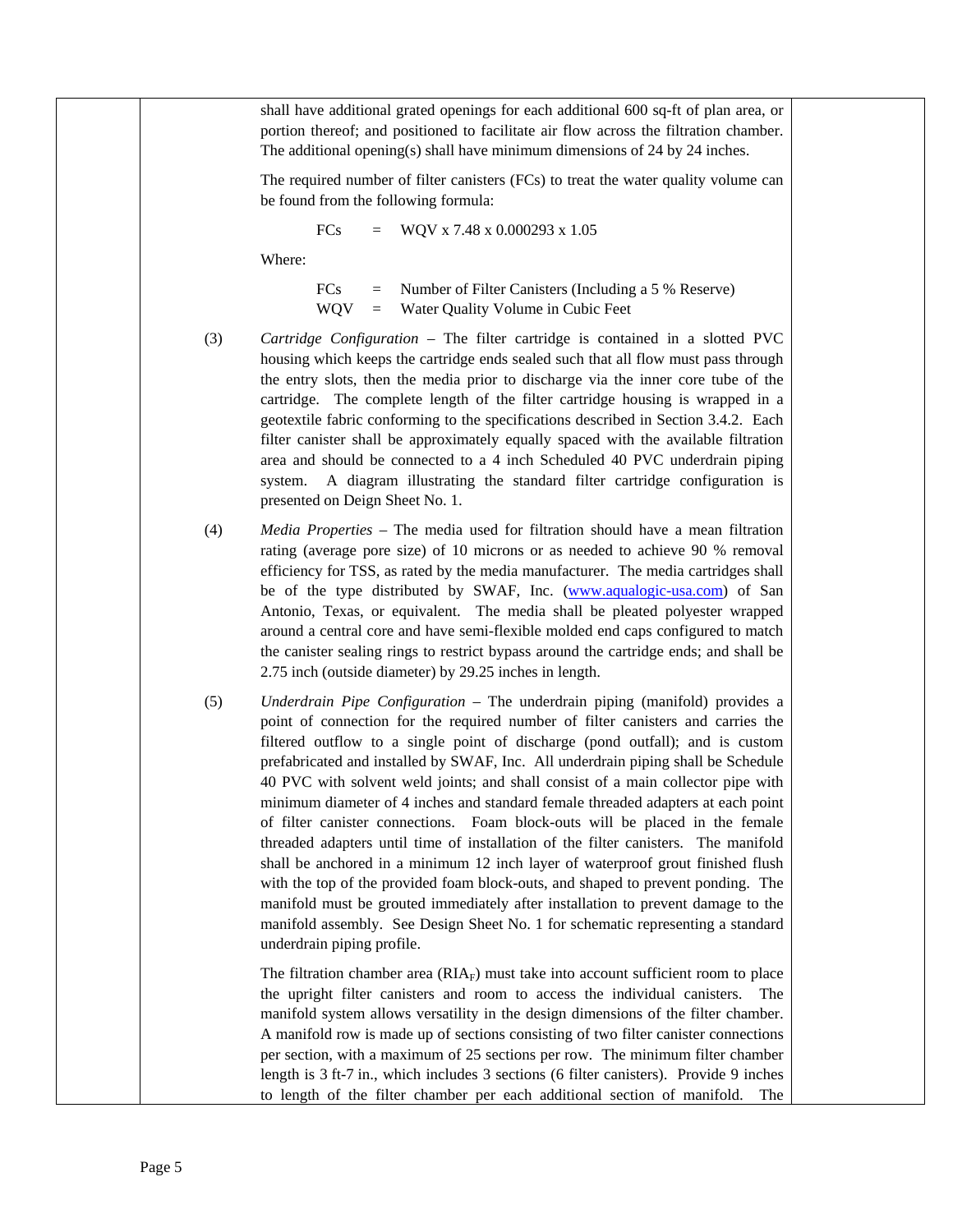minimum filter chamber width is 3 ft-3 in. for one row of canisters. The minimum width for 2, 3 and 4 manifold rows is 5 ft, 8 ft and 11 ft, respectively.

- (6) *Flow Splitter –* The inflow structure to the sedimentation chamber should incorporate a flow-splitting device capable of isolating the capture volume and bypassing the 25-year peak flow around the basin with the sedimentation chamber full. Excess runoff should be bypassed to a suitable outfall.
- (7) *Sedimentation Chamber Inlet –* Energy dissipation is required at the sedimentation chamber inlet so that flows entering the basin are distributed uniformly and at low velocity in order to prevent resuspension and encourage quiescent conditions necessary for deposition of solids.
- (8) *Sedimentation Chamber Outlet* The outflow structure from the sedimentation chamber into the filtration chamber shall be a concrete wall containing one or more in-pipe bladder valve(s) for discrete control of the sedimentation holding period and timed release to allow inflow to the filtration chamber. The thru-wall pipe shall be protected in the sedimentation chamber with a cast iron grate to prevent the entrance of loose basin debris. The on/off operation of the bladder valve shall be rain sensor controlled such that the sedimentation period is not less than 15 hours after the rainfall event stops. The sedimentation time period can be varied seasonally to achieve optimum removal of the captured volume within 72 hours. A manual valve must be accessible at all times, including when the chamber is full. AquaLogic™ will furnish the in-pipe bladder valve and on/off control. See Design Sheet No. 1 for schematic representing a standard in-pipe bladder valve profile.
- (9) *Control Panel and Components* A rainproof enclosure houses the solar powered rechargeable battery, the logic board controller, and an air compressor. A rain sensor automatically initiates the system. An emergency override switch shall be provided in the control panel to close the bladder valve in an emergency, such as a hazardous material spill. The control panel shall allow adjustment to the duration of the sedimentation period after the rainfall event stops, where the capture volume is held in the sedimentation chamber before release into the filtration chamber.

 The panel shall be mounted on a 2-3/8" O.D. galvanized pole embedded in concrete or attached to an accessible location on the filtration chamber sidewall. The control box mounting pole with attached solar cell must be located in a clear area which receives maximum daytime sunlight or the system may fail to operate properly during extended periods of overcast rainy weather. No trees may be planted near the support pole blocking sunlight from the solar cell. A continuous  $\frac{3}{4}$ , nonmetallic, rigid electrical conduit is required from the exterior pole-mounted electronic control box to the filter chamber inlet valve for the passage of an airline control hose. A minimum number of wide radius 90º sweeping bends are recommended.

- (10) *Maximum Drawdown Time* The timed released of the capture volume from the sedimentation to the filtration chambers shall occur within 72 hours after the end of the rain event.
- (11) *Safety Considerations* Open basins shall be fenced to provide safety to the public including small children. Earthen side slopes in the sedimentation chamber should not exceed 3:1 (H:V) and should terminate on a flat safety bench area. The primary spillway opening must not permit access by small children. All maintenance activities, including entering "confined space" shall be performed in accordance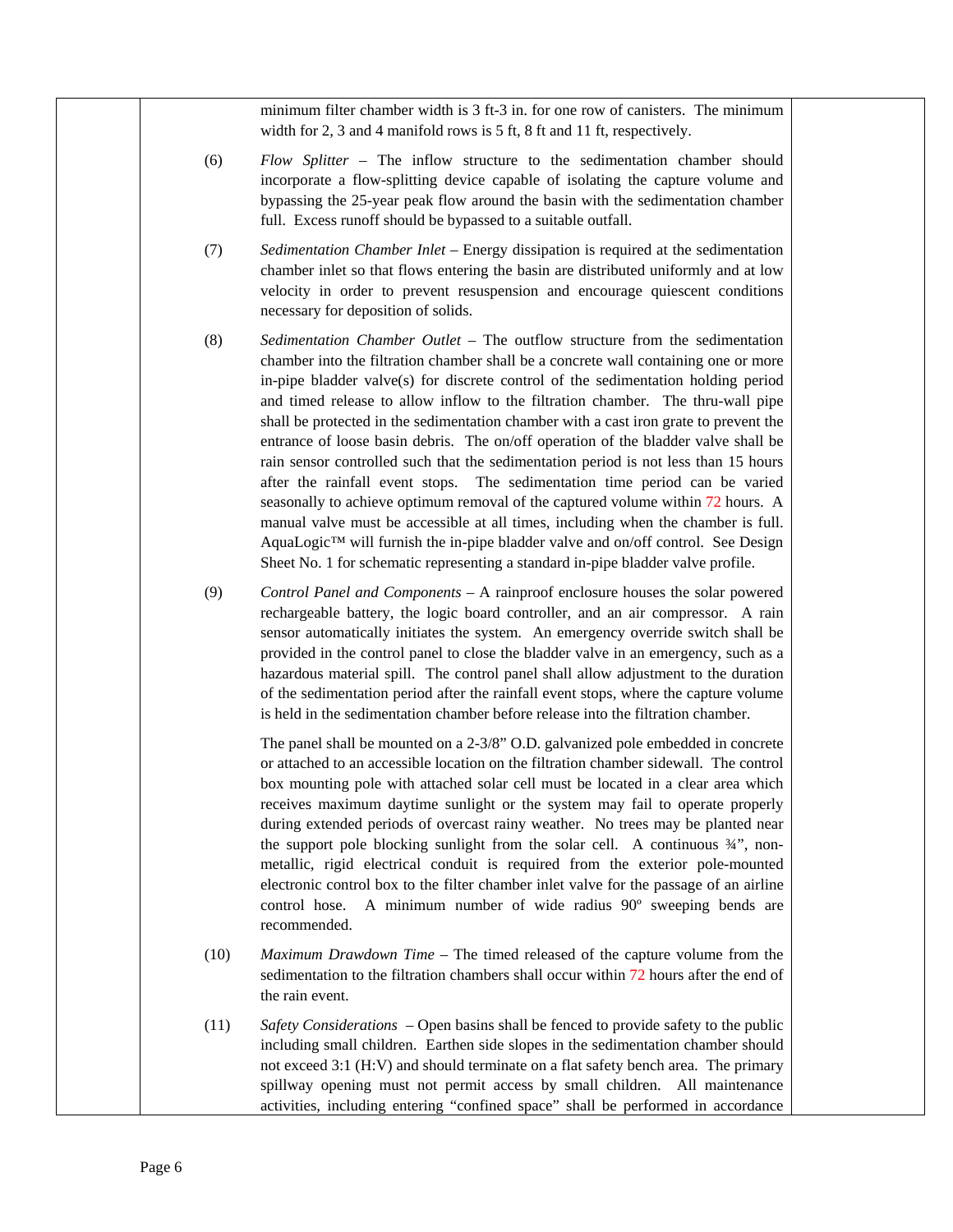with applicable OSHA regulations. Note, both covered and open basins may be considered "confined space".

- (12) *Landscaping and Stabilization* The areas adjacent to the basin must be suitably stabilized using a combination of landscaping in addition to synthetic stabilization systems so that they will maintain themselves during the wetting and drying operations of the sedimentation chamber.
- (13) *Filtration Chamber Discharge* The filtration chamber discharge pipe (from underground piping) shall extend and/or connect to a permitted discharge point for the treatment basin such that filtered effluent may flow by gravity at all times to discharge. Provide a manual shut off isolation valve to prevent flow from the filtration chamber. Provide adequate erosion controls at the point of discharge.

 For discharge conditions requiring pumping, provide a wet well to collect the effluent from the underdrain piping by gravity. A power company connection will be required for the sump pump. The pump shall be capable of delivering 100% of the design capacity, and should be selected to operate within 20% of their best operation efficiency. Provide a high water alarm system to warn of pump failure consisting of a red light located at least 5 ft above ground level. Provide a power switch in the wet well vicinity. The alarm and switch should be vandal and weather resistant; and a sign should be placed at the wet well clearly displaying the name and phone number of a responsible party that may be contacted if the alarm is activated. Insure that the discharge point from the sump pump is installed in a suitable location.

(14) *Maintenance Access* – The AquaLogic<sup>TM</sup> basin can be maintained by hand operations without the need for heavy construction equipment. Sediment removal is performed by hand sweeping and bagging. However, the design of the basin shall consider maintenance needs and the efficient replacement of filters and sediment removal in the layout of access openings and ladders. Provide for 24/7 unrestricted personnel and vehicular access drives (if required) to the sedimentation and filtration chambers access points. Access drives should be a minimum of 8 ft wide and not exceed 15 % grade. Provide pick-up vehicle turn-around if access road is greater than 200 ft. Open and underground chamber access openings are preferred to be located off parking lots and traffic areas, and out of the path of normal vehicular and pedestrian traffic. Landscape areas, curbed islands or restricted vehicle pavement markings should be considered for underground chamber access locations.

#### **3.5.13 Page 3-99 3.5.13 AquaLogic™ Cartridge Filter System** Cartridge Filters require regular routine maintenance; however, the key element in the maintenance program is timely replacement of the filter cartridges, and removal of sediment from the sedimentation and filtration chambers. In general, the bottom portion of the filter will clog with sediment prior to the upper portions of the filter. If this occurs, the filter can be rotated top to bottom to optimize the life of the filter. The filters shall be rotated or replaced as needed to insure proper drainage of the basin within the specified time period. Sediment shall not accumulate in the sedimentation or filtration chambers greater than 2 inches in depth. It is also important to check and verify that the other elements of the overall treatment system are functioning properly in order to extend the life of the filter cartridges. It is recommended that Revision to maintenance criteria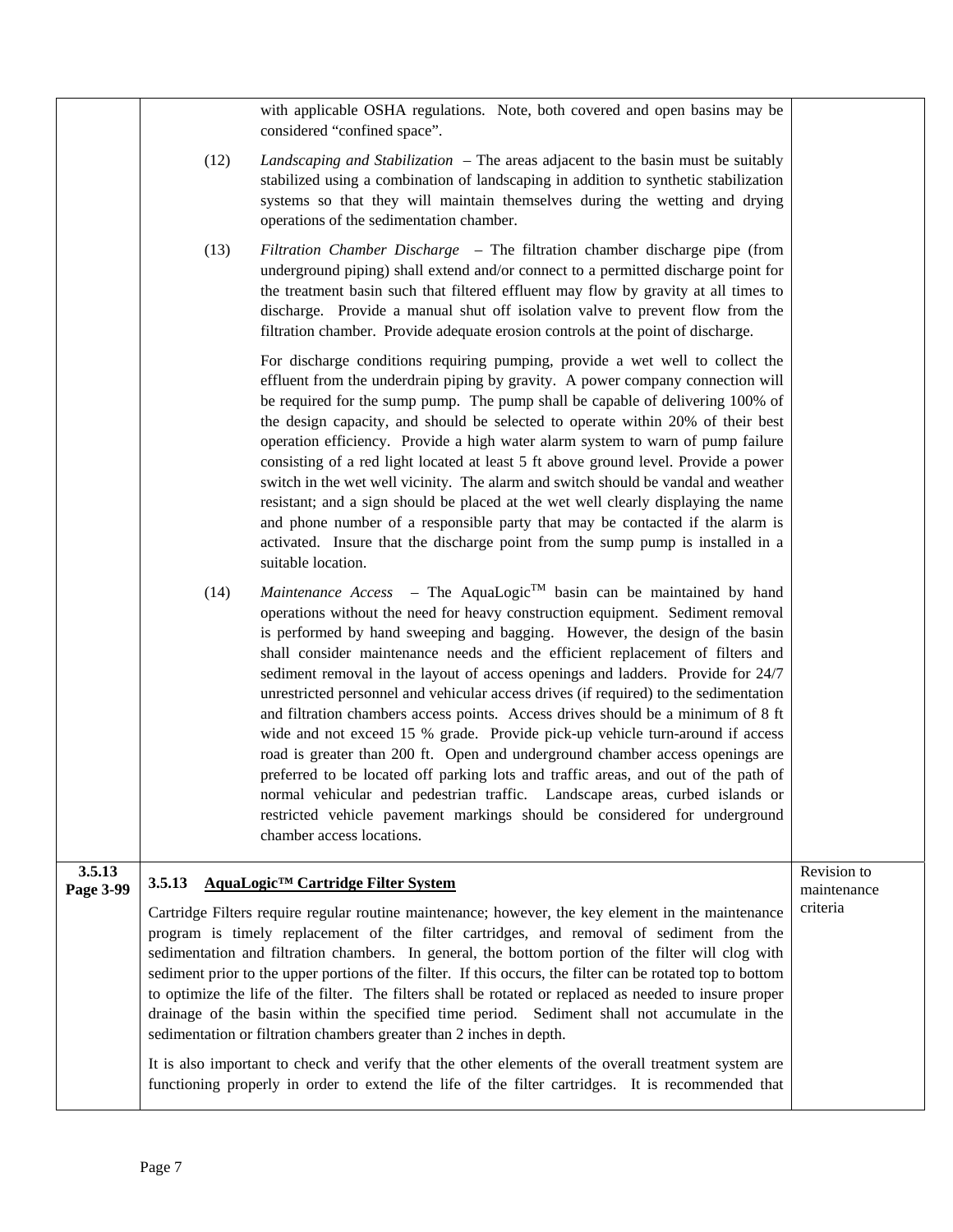of operation. After the first year, maintenance personnel will have a feel for the operational characteristics of the filter system and subsequent inspections can be reduced if warranted.

The biggest threat to any filtering system is the exposure to heavy sediment loads that clog the filter media. In order to avoid premature exposure to heavy sediment loads, construction within the contributing watershed should be completed prior to exposing the filter system to stormwater runoff. All exposed areas should be stabilized to minimize sediment loads and runoff from unstabilized construction areas should be routed around the filter system and treated separately. A recommended maintenance plan is provided on the following page.

| <b>Maintenance</b><br><b>Task Item</b>        | <b>Description of Maintenance/Repairs to be</b><br>Performed <sup>(1)</sup>                                                                                                                                                                                                                             | <b>Typical</b><br>Frequency <sup>(2)</sup>              |
|-----------------------------------------------|---------------------------------------------------------------------------------------------------------------------------------------------------------------------------------------------------------------------------------------------------------------------------------------------------------|---------------------------------------------------------|
| <b>Basin and Inlet</b>                        | Visually inspect and note items which need repair<br>or maintenance performed (pipes, concrete<br>drainage structures, retaining walls, cracks, voids<br>or undermining, etc.). Check for erosion areas<br>inside and outside the basin. <sup>(3)</sup> Insure the inlet and<br>bypass are not clogged. | Each site visit                                         |
| <b>Trash Removal</b>                          | Remove trash from the sedimentation and the<br>filtration chambers. Properly dispose of all<br>removed material <sup>(4)</sup> .                                                                                                                                                                        | Each site visit                                         |
| Sediment<br>Removal                           | Remove sediment from the sedimentation and the<br>filtration chambers. Properly dispose of all<br>removed material by sweeping the basin, bagging<br>the waste and removing the bagged waste by hand<br>up the access ladders $(4)$ .                                                                   | When sediment is<br>greater than 2 inches<br>in depth   |
| <b>Bladder Valve</b>                          | Check for proper operation in "auto" and "manual"<br>mode: repair or replace damage valve.                                                                                                                                                                                                              | Each site visit                                         |
| Canisters                                     | Clean filter canisters as needed; repair or replace<br>damaged canisters.                                                                                                                                                                                                                               | Each site visit                                         |
| Cartridges                                    | Remove and dispose of spent cartridges per<br>manufacturer's recommendations. <sup>(4)</sup>                                                                                                                                                                                                            | As need to insure<br>proper drawdown<br>within 72 hours |
| Geotextile<br>Wrapping                        | Inspect geotextile wrapping and repair or replace<br>as needed                                                                                                                                                                                                                                          | At time of filter<br>replacement                        |
| Controls                                      | Visually inspect equipment and controls; verify<br>proper function and repair or replace inoperative<br>components.                                                                                                                                                                                     | Each site visit                                         |
| Concrete Channel,<br>Bypass Weir &<br>Outfall | Visually inspect outfall and verify that discharge is<br>leaving the filter by gravity. $(3)$                                                                                                                                                                                                           | Each site visit                                         |
| <b>Site</b>                                   | Visually inspect site for detrimental debris or<br>spillage that may result in damage to the<br>AquaLogic system.                                                                                                                                                                                       | Each site visit                                         |
| Facility<br>Operations                        | Observe the complete facility to evaluate the<br>operation. Review watershed status and determine<br>if any modifications to the facility are<br>warranted $^{(3)(5)}$ .                                                                                                                                | Each site visit                                         |
| Wet Well/Sump<br>Pump                         | If utilized, visually inspect wet well and sump<br>pump to verify proper evacuation and discharge of<br>stormwater. $(3)$                                                                                                                                                                               | Each site visit                                         |
| Underdrain                                    | Periodically clean underdrain piping using clean-                                                                                                                                                                                                                                                       | Two year Intervals                                      |

### $\mathbf{A}\mathbf{Q}\mathbf{U}\mathbf{A}\mathbf{L}\mathbf{O}\mathbf{G}\mathbf{I}\mathbf{C}^{\mathsf{TM}}$  STORMWATER FILTRATION SYSTEM OPERATION AND MAINTENANCE PLAN